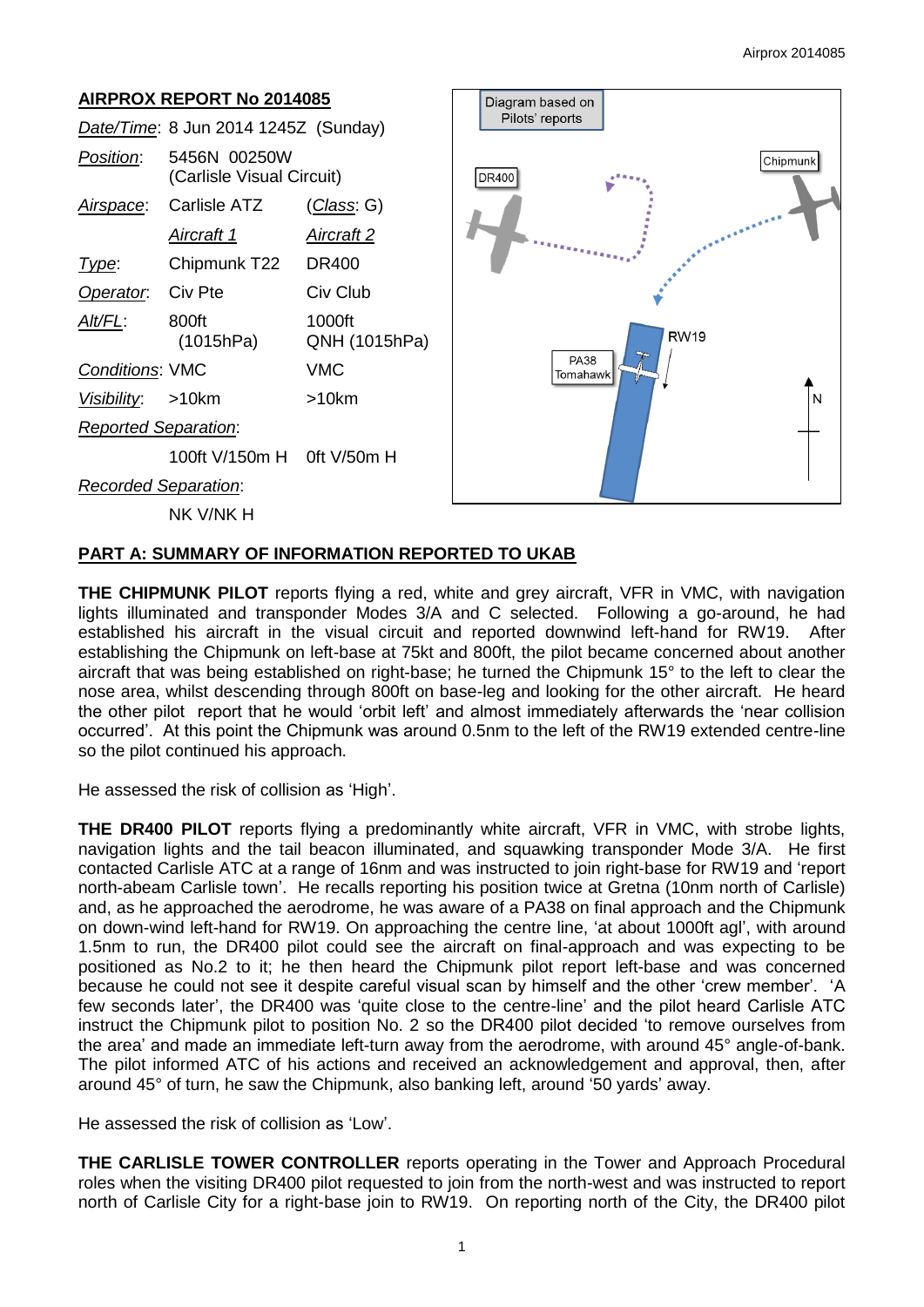was instructed to report right-base for RW19; the Chipmunk was in the left-hand circuit for RW19. Prior to this, a visiting TB09 pilot was instructed to join down-wind right-hand for RW19, but flew across the RW19 final-approach, ending up down-wind right-hand for RW25 before being instructed to turn back to join left-base for RW19. The approach, landing and taxiing for this aircraft required frequent ATC inputs and was followed by a  $4<sup>th</sup>$  aircraft, a PA38. By this time the Chipmunk was turning left-base to RW19, No.2 to the PA38. During the previous minutes there were several occasions when two aircraft transmitted at the same time, resulting in a squealing noise on the radio frequency meaning that neither aircraft transmission was heard. Due to the number of aircraft on frequency and the number of transmissions, there was no opportunity to request unknown aircraft to repeat their broadcasts. The DR400 pilot then reported right-base and was instructed to position No.3 and to follow the Chipmunk, which was on left-base. At this point the controller could see that the DR400 was almost at final-approach to RW19, at a range of around 2- 2.5nm; the Chipmunk appeared to be 'inside' the DR400's circuit. The DR400 pilot then requested a left-hand orbit because he realised he was too close to the Chipmunk; the controller acknowledged and approved the request.

### **Factual Background**

The weather at Carlisle at 1220 and 1250 was recorded as:

EGNC 081220Z 21008KT 170V250 9999 SCT027TCU SCT038 19/12 Q1015= EGNC 081250Z 21010KT 160V240 9999 SCT027TCU SCT038 19/11 Q1015=

#### **Analysis and Investigation**

#### **CAA ATSI**

ATSI had access to reports from Carlisle ATSU and the pilot of the Chipmunk, area radar recordings and RTF and transcripts of the Carlisle Tower frequency. Radar recordings did not show the incident. Carlisle Tower provides an Aerodrome Control Service without access to surveillance equipment.

At 1241:20, following initial contact with Carlisle the DR400 was instructed to report north of Carlisle City for a right-base join for RW19 and a Basic Service was agreed.

At 1244:30 the Chipmunk pilot, who had previously been in the left-hand circuit, was cleared to land but replied "*negative going around too high*". Another aircraft called the Carlisle controller and the controller acknowledged this with "*Roger*" then "*Break break [Chipmunk callsign] roger left-hand circuit*". The pilot of the Chipmunk reported that he would call downwind left. The DR400 pilot reported that he was north-abeam Carlisle and had the field in sight, and was instructed to report right-base for RW19. The Carlisle controller then became busy with two other aircraft positioning for RW19, and there were two crossed, unreadable transmissions. After the second crossed transmission, the controller asked if a Tomahawk (that was not directly involved in the Airprox), had called and the pilot of the Tomahawk reported that it wasn't him, but that he was on final. An aircraft on the ground was given taxiing instructions and there were three more crossed transmissions before the Carlisle controller asked the Chipmunk to confirm he was on final. The pilot replied "*negative just turning left base and have the final traffic in sight*". The Chipmunk was informed that he was "*number two to a Tomahawk crossing the fence*".

The DR400 pilot reported that he was "*right-base contact the one ahead*" [almost certainly referring to the Tomahawk] and was informed by the controller that he was number three to the Chipmunk on left-base. The pilot of the DR400 readback that he was number three to the Chipmunk and then asked if he could do a left-hand orbit, which was approved. There was a gap of 14 sec between the time when the pilot of the DR400 reported on right-base and subsequently requested a left-hand orbit. The written report from the pilot of the Chipmunk stated that he heard the DR400 request a left-hand orbit and, almost immediately after this call, the Airprox occurred.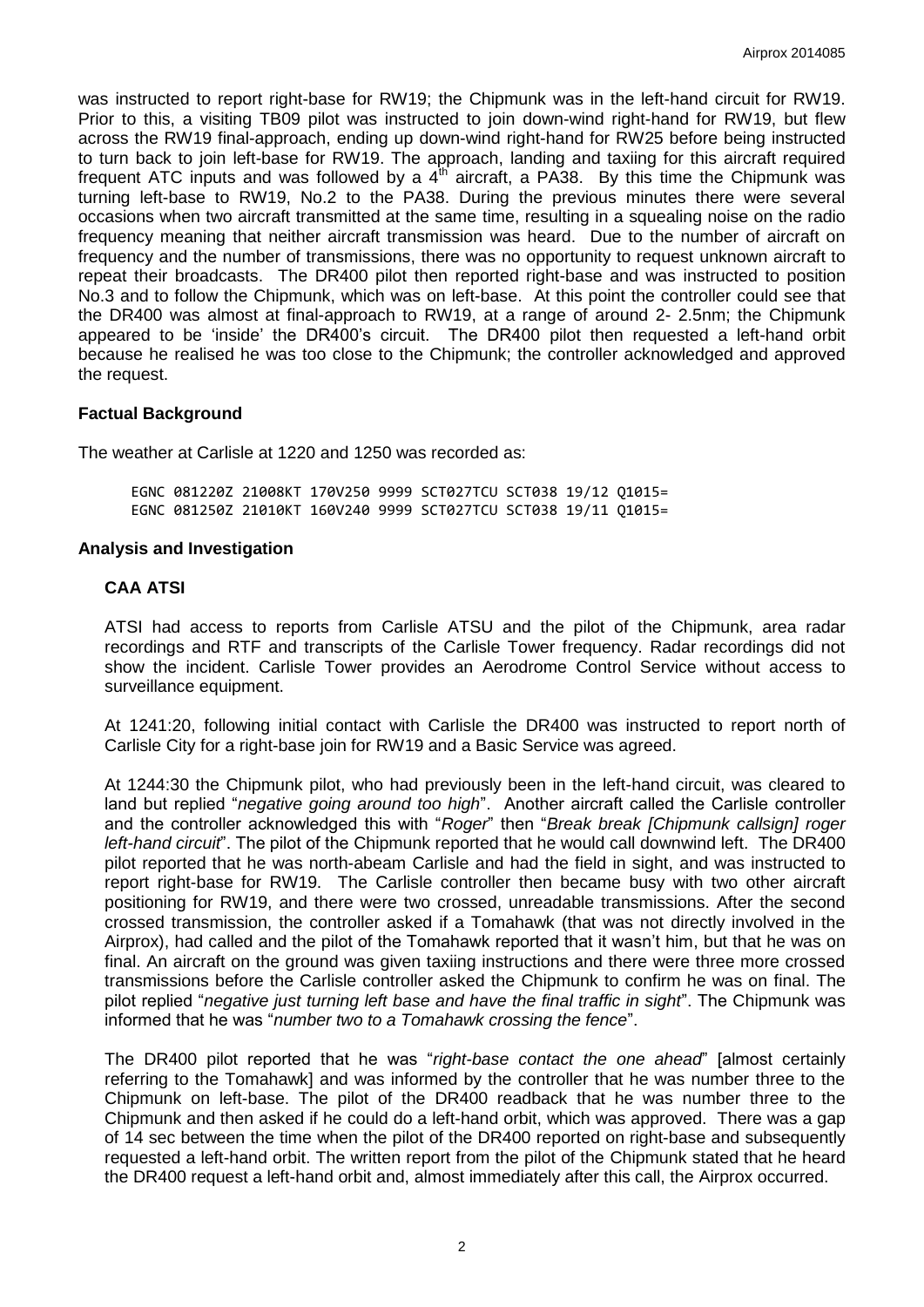When the Chipmunk was on final, the DR400 reported "*finals contact* [unreadable transmission]". The Chipmunk was cleared to land and the DR400 was subsequently given a land-after clearance behind the Chipmunk. The pilot of the Chipmunk stated that they were still about  $\frac{1}{2}$  nm left of the RW19 extended centreline when the Airprox occurred. The pilot of the Chipmunk estimated the minimum distance between the two aircraft as 100ft vertically and 150m horizontally.

The written report from the pilot of the DR400 stated that as they were approaching Carlisle they became aware of the Tomahawk on final and the Chipmunk downwind. As the DR400 approached final. at around 1000ft and 1.5nm, they saw the Tomahawk and expected to position number two. The pilot of the DR400 heard the Chipmunk when it called left-base but did not see the Chipmunk. As they got closer to final they heard the Chipmunk being given number two to the landing Tomahawk, and decided to remove themselves from the area by turning left. The pilot estimated the minimum distance as 50m horizontally at the same level.

The report from the Carlisle controller stated that, when the DR400 reported on right-base, the pilot was informed he was number three and to follow the Chipmunk on left-base. At that point, the controller saw the DR400 almost on final approach for RW19, at a range of approximately 2- 2.5nm. The Chipmunk appeared to be inside the DR400's circuit. The DR400 requested an orbit as he was too close. The controller was later informed by the pilot of the Chipmunk that the DR400 had flown very close in front and below the Chipmunk. It was also reported that the Carlisle control tower faces the main RW07/25, and that traffic positioning for RW19 is behind the controller's desk and flight progress strip display.

The DR400 was instructed to call right-base and, when he did, he was instructed to position number three behind the Chipmunk. The pilot of the Chipmunk reported that the DR400 seemed to be either on final, or left of the final approach track, when the Airprox occurred. The pilot of the Chipmunk also stated that the Airprox occurred almost immediately after the DR400 reported orbiting left, therefore it would seem that the call on right-base was made quite late. It is likely that the DR400 felt confident that they were number two to the Tomahawk (despite that not being stated), and therefore flew closer to final approach than they might have done had they been aware of their actual position in traffic. It is possible that the DR400 tried to call earlier and was one of the crossed transmissions. The controller was occupied with other landing traffic and giving taxiing instructions, and did not see the two aircraft until they were on final approach. The confliction was not evident to the controller.

The written report from the pilot of the DR400 stated that he was aware of the Tomahawk, and the Chipmunk when it was downwind. An earlier order of landing in combination with specific Traffic Information may have allowed the DR400 to plan his flight path appropriately, and position correctly into the circuit.

#### **UKAB Secretariat**

The DR400 pilot was required to position his aircraft number three to land behind the Tomahawk and the Chipmunk, as instructed by Carlisle Tower.<sup>1</sup>

## **Summary**

 $\overline{a}$ 

An Airprox occurred between a DR400 and a Chipmunk on final approach to RW19 at Carlisle Airport. The Chipmunk was operating on a VFR local flight from Carlisle and was in receipt of an Aerodrome Control Service from Carlisle Tower. The DR400 was on a VFR flight to Carlisle and was in receipt of an Aerodrome Control Service from Carlisle Tower on the same frequency as the Chipmunk. Because radar recordings did not capture the incident, the exact geometry of the Airprox cannot be measured.

 $<sup>1</sup>$  Rules of the Air 2007, Rule 13, Order of Landing</sup>